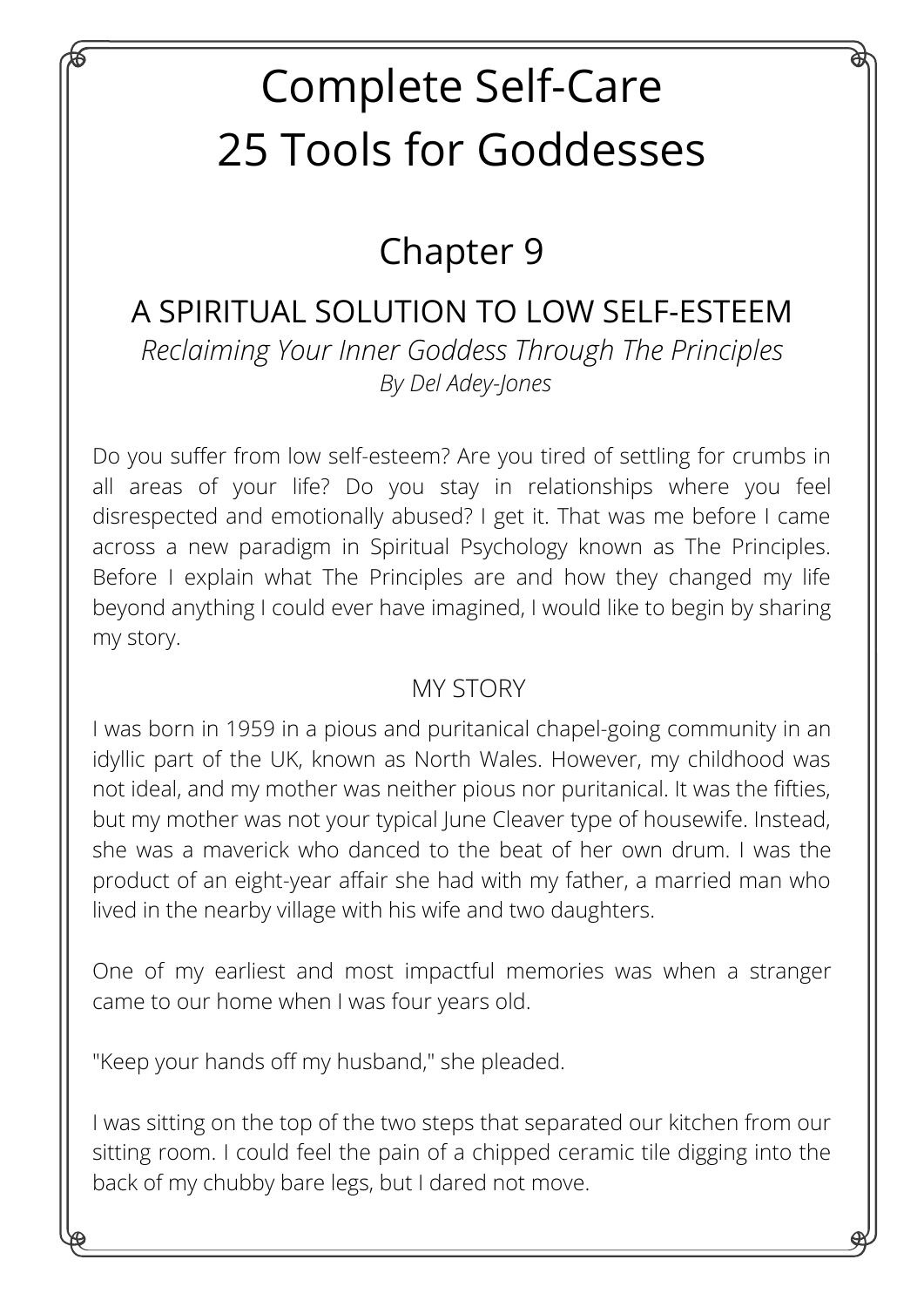The smell of burnt toast from breakfast lingered in the air. The embers of the coal fire crackled in the fireplace. The morning sunlight shone through the kitchen window illuminating the anguish etched on the woman's face.

Her short-cropped brown hair framed her tear-stained cheeks. She was wearing a floral cotton housedress under a grey wool cardigan. Her slim legs were encased in tan nylons and sensible shoes. She was pretty in an understated sort of way. But no match for my mother.

My mother stood before her, proud and unflinching. Her folded arms rested in defiance against her heavily pregnant belly. Her jet-black hair was quaffed in the bouffant style of the times. The arch of her penciled eyebrows framed her violet eyes. She was known as the Welsh Elizabeth Taylor, and she didn't disappoint.

"Get her away from me," the woman snapped as I reached out to comfort her.

It was at that moment I remember thinking to myself, my mother and I must have done something terrible to upset this poor woman so much. I didn't understand the intricacy of what was going on, but I knew enough to feel an overwhelming sense of shame. I decided at that moment this meant I was bad, and I should never have been born.

Once I turned 5-years old, I attended the local village primary school with my father's real children, as I thought of them. That's where I learned the word illegitimate and bastard. Not just from the other children but from the teachers too. Their obvious contempt and disapproval were palatable. In my innocent young mind, I thought that being illegitimate meant that I wasn't as legitimate as others; therefore, I didn't deserve the same love and respect.

Believe it or not, I never met my father. He would visit my mother once a week late at night while my siblings and I were asleep. At the time, my mother ran a Bed & Breakfast out of our tiny Welsh cottage while she and my siblings and I slept in separate little trailers in our backyard. I shared a trailer with my older sister. We were given strict instructions not to go anywhere near my mother's trailer on the nights my father would visit.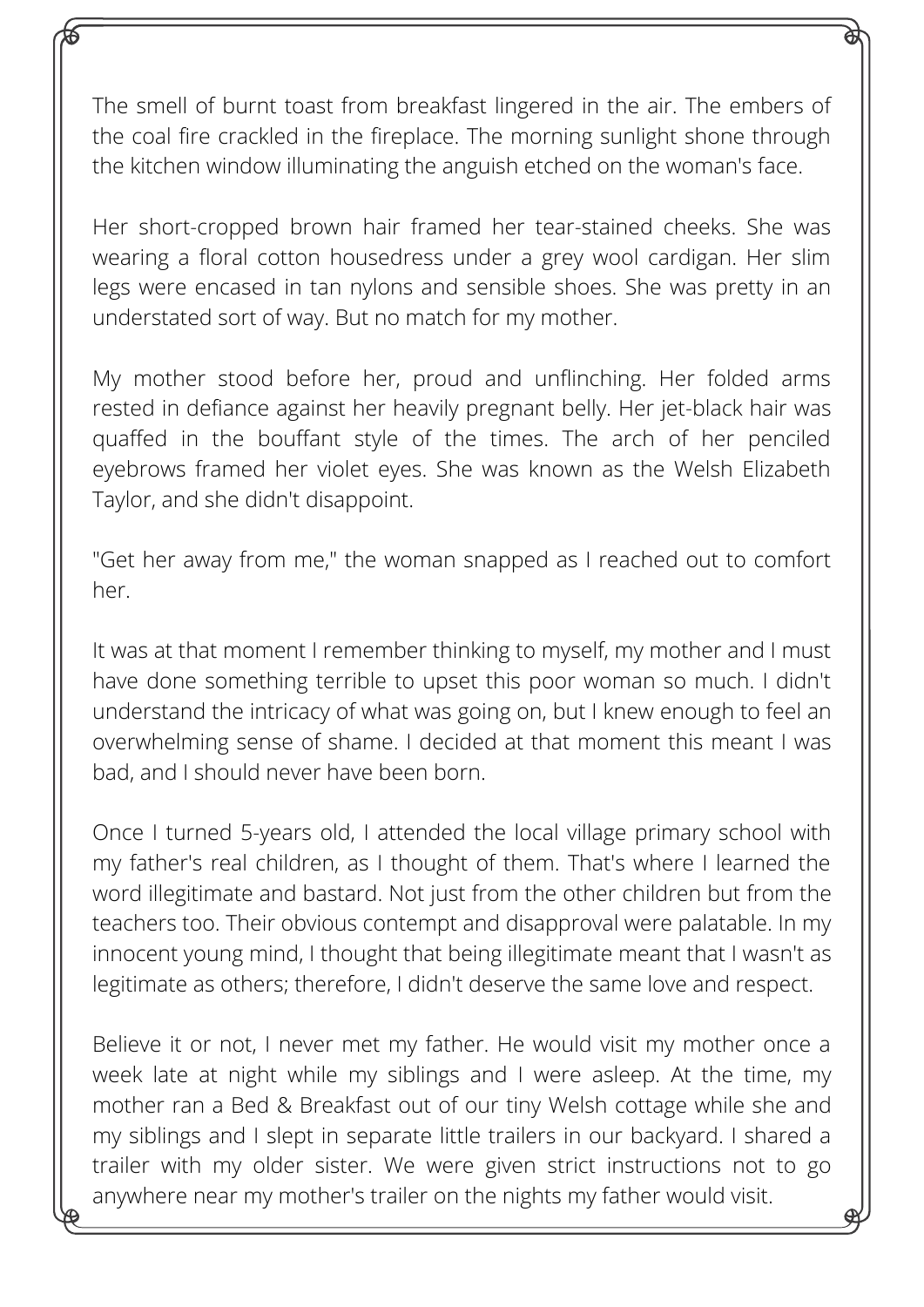The highlight of attending the local village school was that I would often see my father dressed in his navy-blue mechanics overalls, standing on the front doorstep of his terrace house. He was handsome, blue-eyed, with tousled sandy brown hair. I would stare in his direction in hopes that our eyes would meet, and he couldn't help but fall in love with me. Our eyes never met. Once at school, I would play in the yard near the front gates, convinced that if I just spun around fast enough, I would see him sneaking a peek at me through the chain-link fence. He was never there.

In my innocence, I thought all fathers must love their children, so his rejection of me must mean I wasn't good enough to be loved. I felt that if I had been pretty enough, good enough, skinny enough, or clever enough, he would want to claim me as his child. His abandonment cemented my low self-esteem and made me feel that I wasn't worthy of being loved by him or anyone else. He was the first of a long list of Narcissistic men who would play a pivotal role in my life.

As if life wasn't hard enough, my mother, with no emotional or financial help from my father, found herself in desperate need of money to support us. The bed and breakfast business was seasonal, and she needed to find something else to do to provide a more stable income. During that time, the UK government decided to shut down the enormous mental institutions and pay private citizens to take care of the mentally disabled people in their homes. So, my mother decided to convert our little Welsh cottage into an after-care home for the mentally disabled. By the time I was nine years old, she'd saved enough money to rent a massive old mansion and expand the business.

To say my mother was overwhelmed and overwrought was an understatement. She was often at her wit's end between taking care of fifty mentally disabled residents and trying to raise seven children singlehandedly. She was in survival mode and would often lose her temper both emotionally and physically.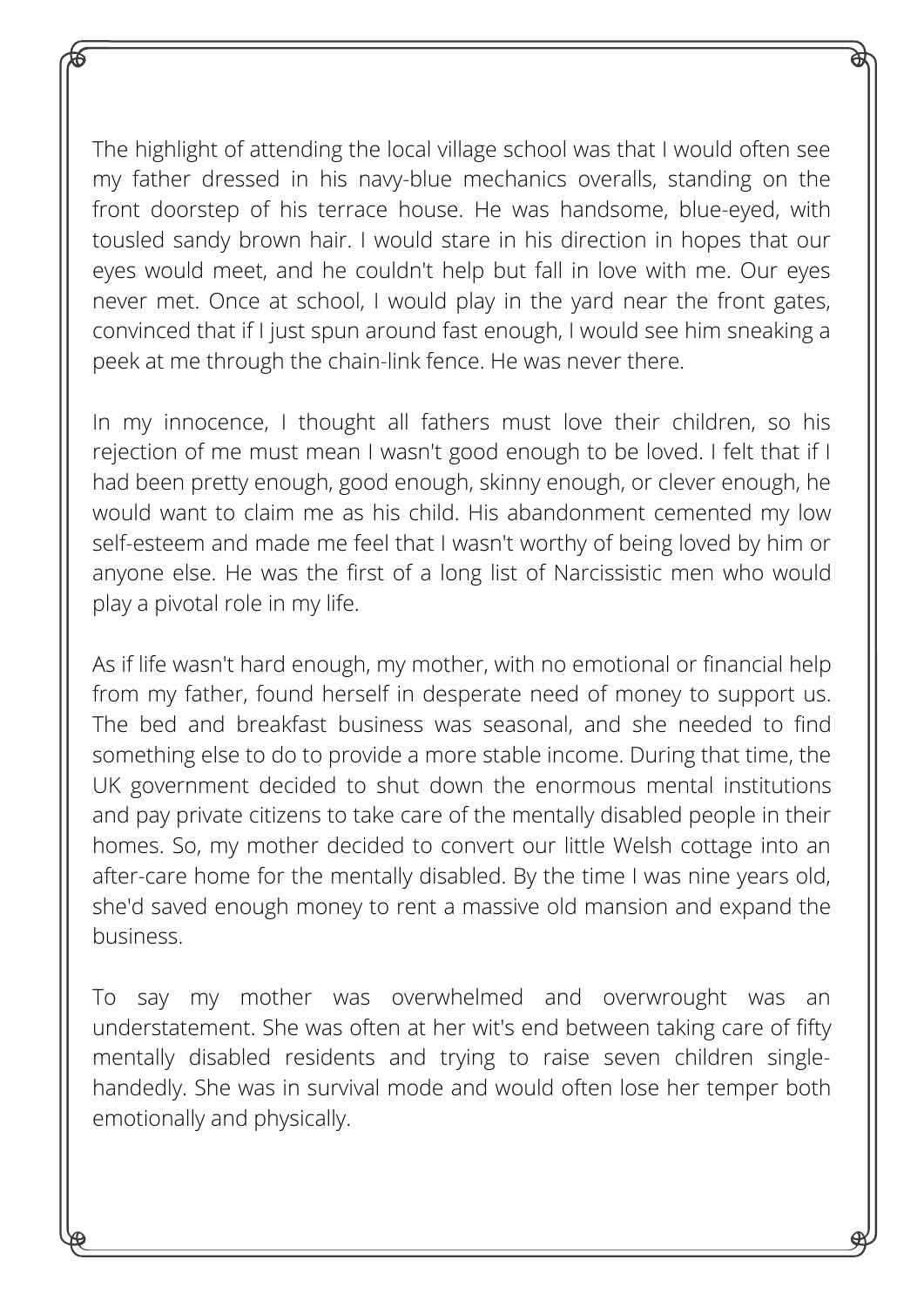While she lived in separate quarters, my siblings and I lived amongst the residents. I took this to mean that she didn't care about me. There were no locks on our doors, no privacy, and no safety. Imagine, "One flew over the Cuckoo's Nest," and you've got the picture.

I was a frightened, scared, and unhappy child who grew into a fearful, timid, and sad teenager. Like many fatherless girls, I grew up looking for validation from any man that would pay me attention. As you can imagine, I attracted some unscrupulous men willing to pay me the attention I craved, just not in the way I needed. By the time I reached twenty, I was contemplating leaving the planet. I didn't feel I had the skills necessary to survive life.

Luckily for me, at the age of twenty-one, I went on holiday to California and never left. During my visit, I discovered a metaphysical bookshop called The Bodhi Tree. It was a lovely old cottage, barely visible from the street, hidden by large trees and foliage. Inside was a network of tiny rooms linked together. Each room had bookshelves and tables piled high with every conceivable book one could imagine on spirituality and self-improvement. I felt like a kid in a candy store. As I meandered from room to room, I discovered more hidden treasures. Desperate to make sense of my tumultuous childhood, I devoured everything I could get my hands on.

That was the beginning of my 30-plus year search to find the answers I was looking for. In addition to my years in conventional therapy, I studied everything from Buddhism to Hinduism and Kabbalah to Kundalini Yoga. I sweltered in sweat lodges and drank Ayahuasca in the desert. I participated in dozens of workshops, from "Healing the Shame that Binds" to "Reclaiming Your Shadow." I must have spent hundreds of thousands of dollars over those years trying to fix myself and find the confidence that seemed to elude me.

Despite all the work I had done and all the money I had spent, I still felt broken and inferior. I was always on the lookout for the next best thing to improve myself and rid myself of my low self-esteem.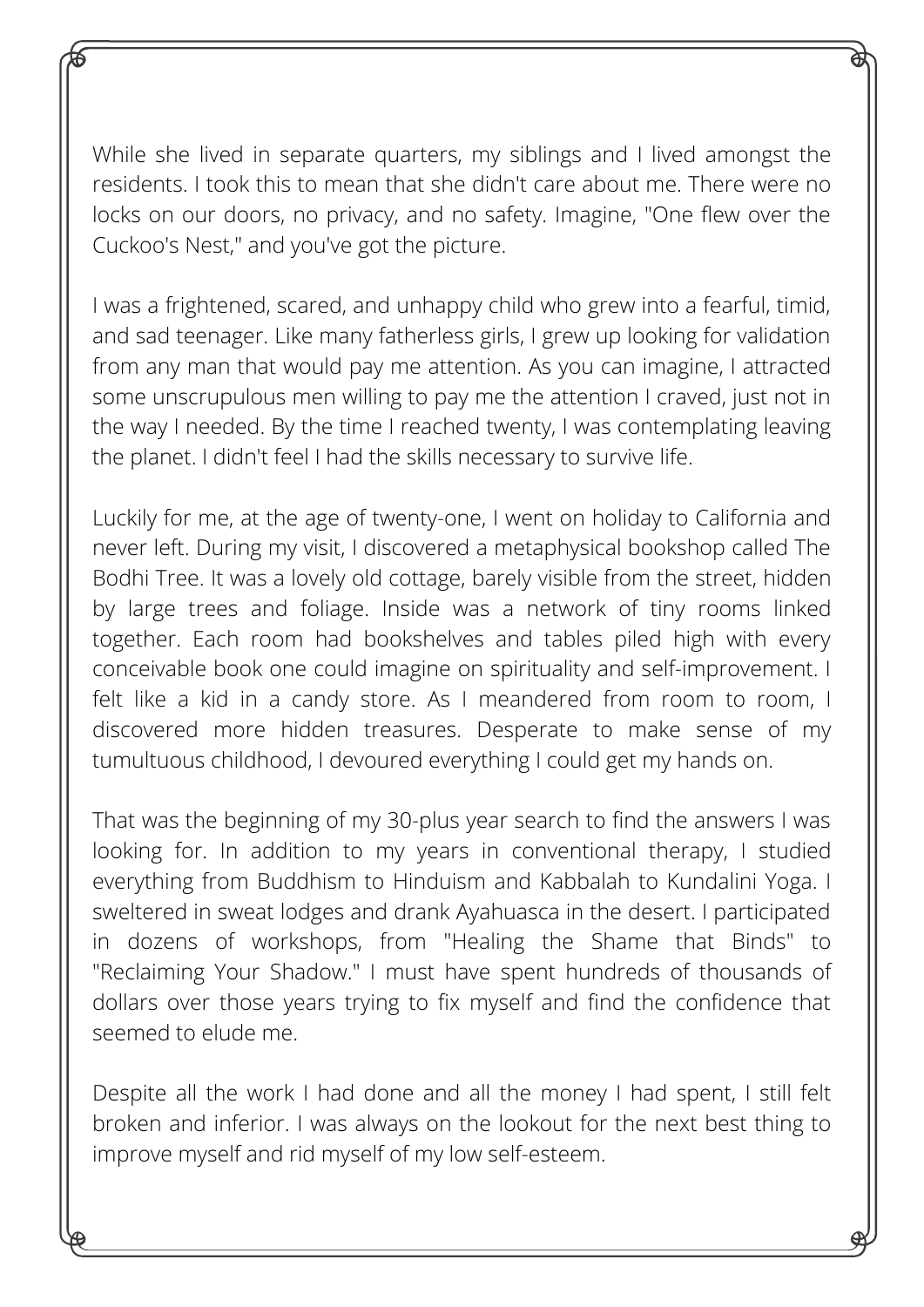I had a library full of self-improvement books that could rival the self-help section of Barnes and Noble. Like Band-Aids, my walls were plastered with certificates and qualifications I had gained in hopes of covering the gaping wounds of my insecurities.

My chronic low self-esteem had me settling for crumbs in all areas of my life. I stayed in emotionally abusive relationships long past their expiry date. I was a people pleaser who pretended to be needless and wantless so as not to bother anyone. I hid in the wings of life, afraid of being found out, criticized, and ridiculed.

On the outside, I looked confident and capable, while on the inside, I lived with the constant chatter of negative self-talk. Despite my inner demons, I managed to carve out a career as a costume designer and an artist. My crowning glory was getting married and the birth of my two beautiful sons. For a while there, I thought I'd made it.

Fast forward to 2009. As the Universe has the habit of doing, during one of the most painful periods of my life, I found the answer to my years of suffering from low self-esteem. My dark night of the soul came when I discovered that my marriage of eighteen years wasn't what I had thought it was. Against my will, I found myself amid a whirlwind of painful discoveries and humiliating revelations. My marriage was ending, and the fantasy of providing my children with the stable two-parent family I had wished for as a child was unraveling around me.

The answer to my problems happened while I was returning home to California after visiting my sister in Spain. The two and a half-hour flight from Barcelona to London had been excruciating. My mind was in overdrive with painful memories of the past and fear of what my future would look like as a fifty-year-old divorced mother of two young sons. I was exhausted and in a state of panic, not knowing how to escape the incessant horror show playing out in my head. My thoughts were driving me mad.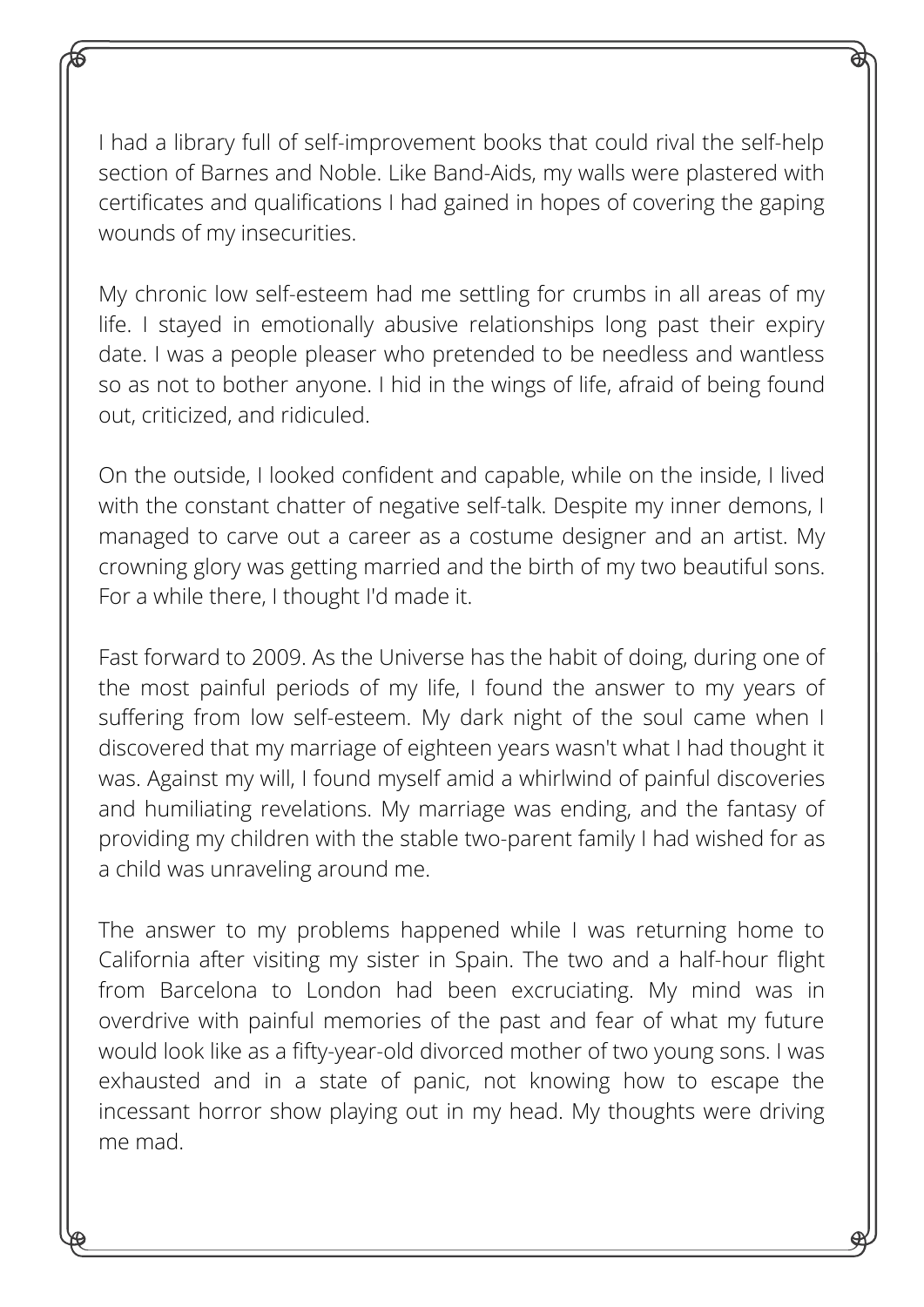As my plane landed in Heathrow, my anxiety mounted to the point of a fullblown anxiety attack. Somehow, I managed to disembark the aircraft. Then, desperate for something to calm me down, I headed for the airport bookshop. I was standing in the self-help aisle, searching the shelves for the latest book that would provide me with the magic pill, when it happened. A book jumped off the shelf and knocked me on the head.

Well, maybe that's a slight exaggeration. Let's just say the title of the book figuratively knocked me on the head. The black letters "Stop Thinking..... Start Living" jumped off the yellow book cover and caught my eye. This is precisely what I need, I thought to myself. I bought the book and just about made it to the gate to board my next plane home.

I didn't take my usual nap on that portion of the journey. Instead, I read that book from cover to cover. It was life-changing. Not because it shared tools and tricks on how I could improve myself, become a better person, be more confident, and be less riddled with insecurity. On the contrary, the book seemed to suggest that I was perfect just as I was. Nothing broken, nothing lacking. Apparently, I'd been a Goddess all this time; I just didn't know it

#### THE TOOL

The tool I would like to share with you is a new paradigm in Spiritual Psychology known as The Principles. The Principles are a description, not a prescription. They describe the system behind how we humans experience life. The following is a brief overview of the teachings of The Principles.

WE ARE SPIRITUAL BEINGS HAVING A HUMAN EXPERIENCE

The Principles teach us we are Spiritual Beings Having a Human Experience, and as such, we are all Gods and Goddesses at our essence. We all emanate from the same spiritual energy that creates all living things.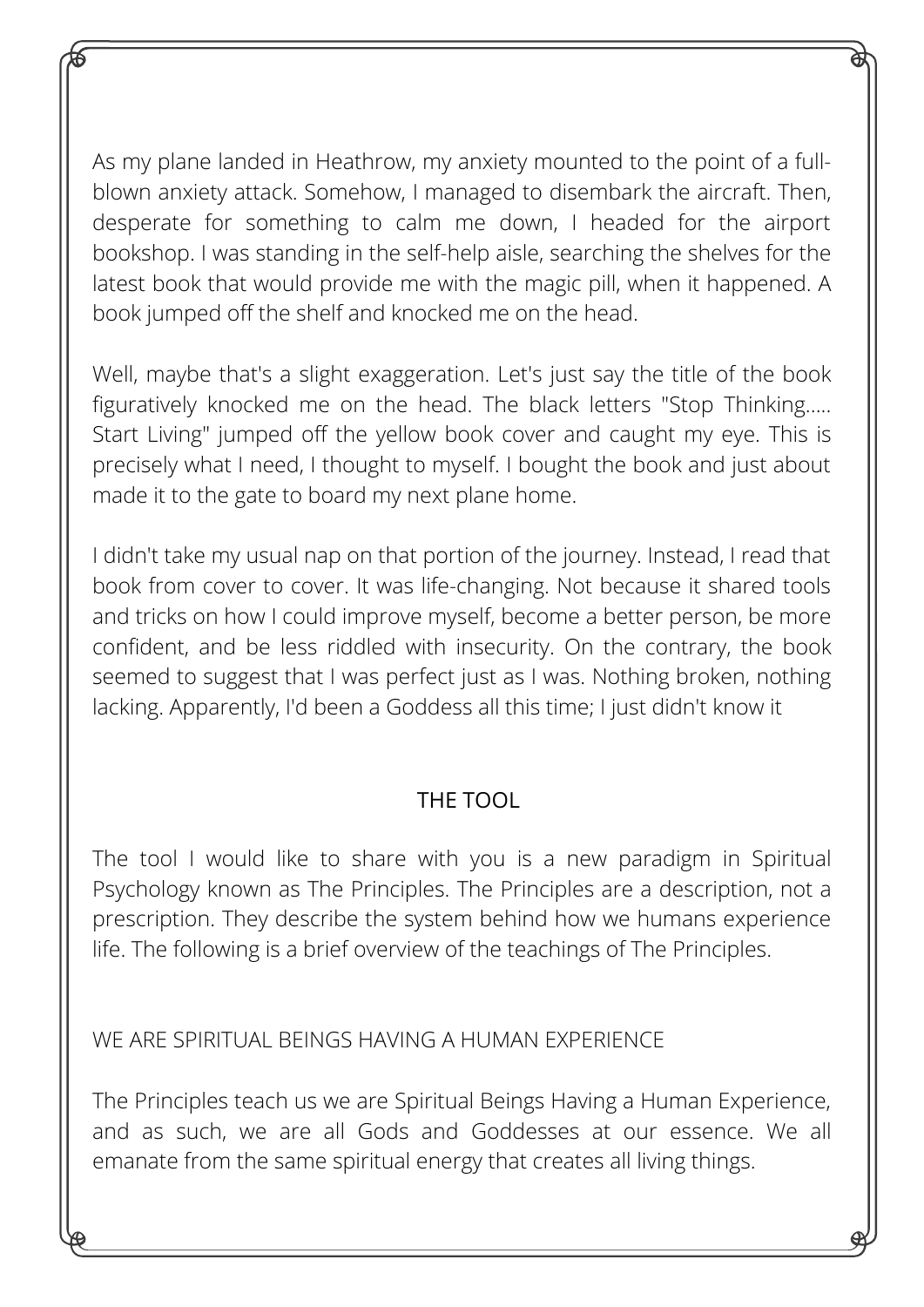Regardless of the environment, we grew up in, the circumstances of our birth, the color of our skin, and our socio-economic status, we are all equal, which means that none of us is more than or less than anyone else. Of course, in the physical world of form, we might appear to be different, but we are all one and the same at our spiritual essence. Understanding this one aspect of the Principles was pivotal in helping me overcome my feelings of inferiority. Feelings of lack and comparison come from the personal mind, full of insecure thoughts and negative chatter. However, when I settle into my true spiritual nature, ideas of less than and not good enough melt away.

#### WE LIVE IN AN INSIDE-OUT WORLD

The Principles teach us that we live in an Inside-Out world, not an Outside-In world. In our culture, we've been raised to believe that the way we feel directly results from our circumstances or the people in our lives. The truth is our experience of life comes via our thinking about our circumstances and the people in our lives, not directly from the outside world itself. Every second of every day, we are living in the feeling of our thinking. Once I saw this, I felt more empowered and less of a victim of my circumstances or toxic people in my life. I recognized that I was in charge of how I experienced my life. Nothing or nobody could make me feel anything without my permission.

#### WE ARE NOT OUR THOUGHTS

The Principles teach us that human beings have anywhere from 60,000 to 100,000 thoughts a day. These thoughts are nothing but energy running through us. They are not personal to us. They are not informing us about who we are. They are up for grabs by anyone. Unfortunately, many of the thoughts we have about ourselves have been with us our whole lives.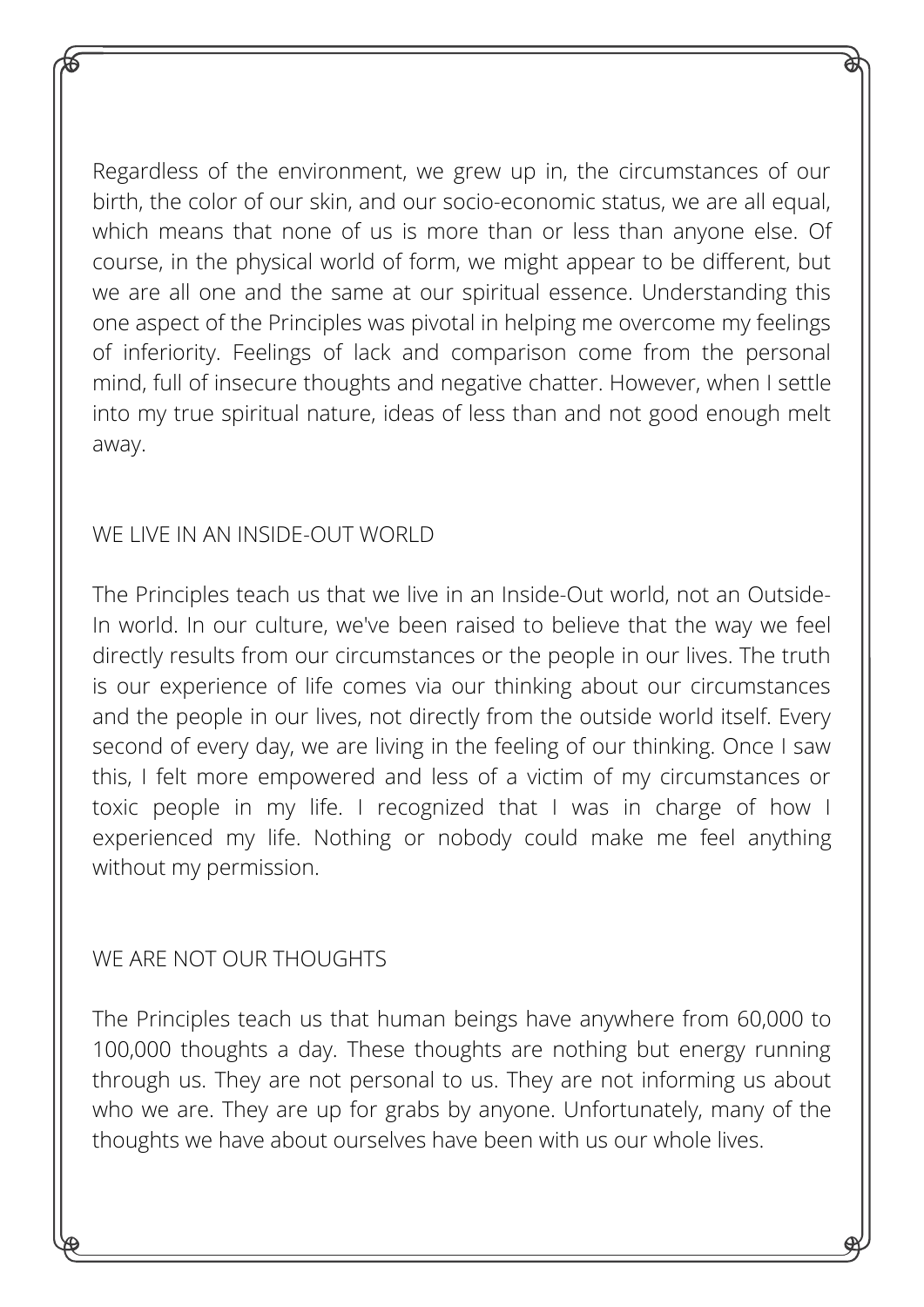They are so familiar we believe they are telling us about who we are. We have no power over which thoughts pop into our heads. However, we can control which thoughts we want to indulge in or where we choose to place our attention. Understanding this helped me see that I didn't need to believe or identify with my insecure thoughts. Furthermore, I didn't need to change my thoughts. All I needed to do was change my relationship to my thinking. So instead of fighting my insecure thoughts, I ignored them. Before long, they lost their intensity and stopped showing up.

#### INNATE WISDOM

Each of us is born with innate wisdom. It is an integral part of us. Our wisdom is specific to us. It guides us every moment of every day. It is always available and always has our back. Life becomes so much easier when we take our hands off the wheel and let our inner wisdom guide us. When I learned to tune out the constant chatter of my insecure thoughts, I heard my inner wisdom. Following the gentle guidance of my wisdom has been liberating.

#### INNATE WELLBEING.

Each of us is born with the gift of innate wellbeing. Innate wellbeing is our default setting. Regardless of our circumstances, states of mind, or moods, we bounce back to our innate wellbeing when we are not focusing on our negative thinking. I am no longer afraid of my low moods or feelings of anxiety and depression. I know that no matter what I am going through, I will return to my innate state of wellbeing in time.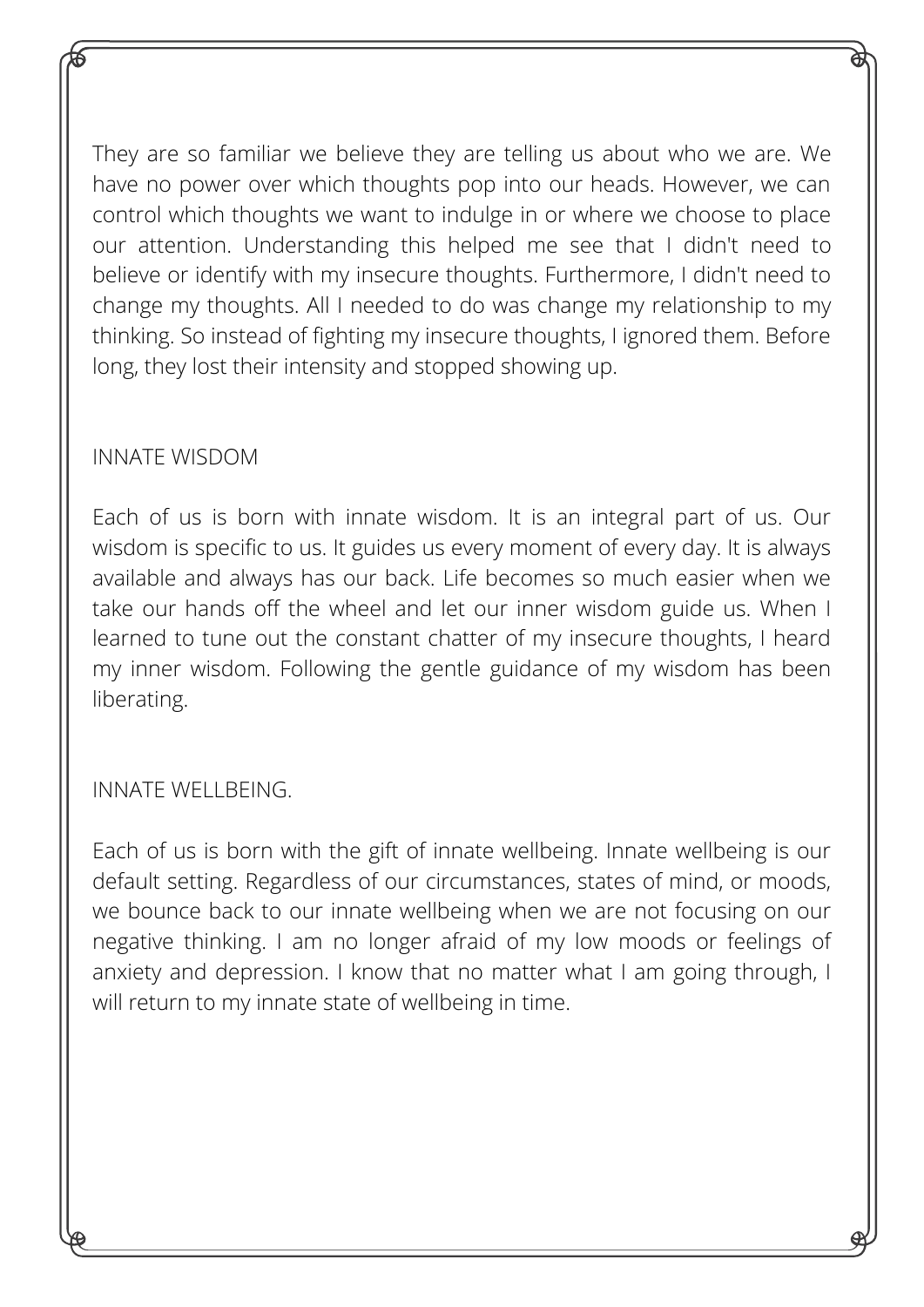#### INNATE RESILIENCE

Each of us is created with innate resilience. It doesn't matter what has happened to us in life; at our core, our spiritual essence, our inner Goddess, we can never be broken or damaged. Therefore, there is no need to fix ourselves. We may get bumped and bruised, but we are resilient. Knowing that I was never damaged was very helpful as someone who suffered from abuse of all kinds. Was I impacted by what happened to me? Yes. Was I permanently damaged by what happened to me? No.

#### SEPARATE REALITIES

The Principles point to the fact that each one of us is living in our own separate reality. Our own individual thought-created-Universe. Someone else's behavior has nothing to do with us; it has to do with their thinking and level of consciousness in the moment. This was so helpful to me when I needed to forgive the people who hurt and abused me. I stopped trying to understand why they did what they did. I saw that it wasn't personal. They were doing the best they could, given their thinking and level of consciousness at the time.

LIVING IN THE PRESENT MOMENT.

Lastly, The Principles teach us to live in the present moment. We feel fear and anxiety when we listen to our insecure thoughts about the past or the future. We have no control over the past. It's gone, over, and done with. We cannot change it. And the future is an illusion. The only thing we have is the present moment. When we live in the present moment, we are connected to the truth of who we are at our essence, divine Gods and Goddesses.

*I hope you enjoyed the story of my transformation from dysfunction to a joyful and fulfilling life. If you are interested in learning more about my work as a Codependency and Narcissistic Abuse Recovery coach, please reach out to me at https://www.deladeyjones.com*